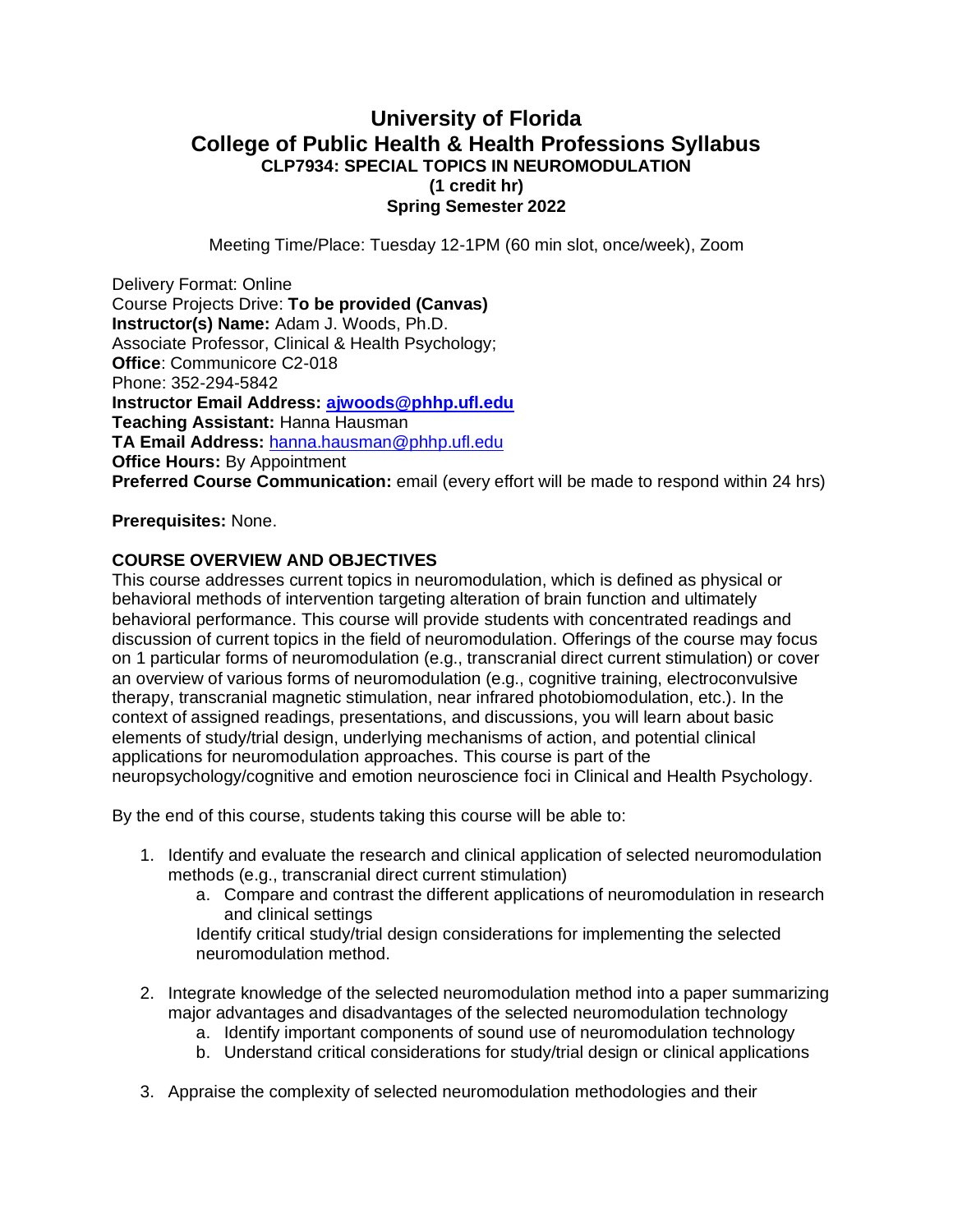implementation based on group dissection of presented and reviewed papers.

# **The Peptalk**

For some of you, this may be your first introduction to neuromodulation methodologies. Some of you may not have used the methods covered in this course. That's ok. Regardless of your past experience, this is going to be a class about actively expanding your understanding of the field of neuromodulation. It will be a lot of fun. You are going to read one to two papers per week with careful attention to detail. This is not a typical lecture type class. This course will involve a mix of student presented overviews, cross discussion with me and your peers, and plenty of thought questions along the way. The hope is that you will come away not only knowing more about what the selected neuromodulation method can provide in a clinical and research setting, but also excitement about using the methods in your work.

# **INSTRUCTIONAL METHODS**

# **Introduction to Blended Learning**

A Blended Learning class uses a mixture of technology and face-to-face instruction to help students maximize their learning. Blended learning typically involves multiple technologies such as E-Learning systems, online video, and web assignments for the communication of information. Knowledge content that would have traditionally been presented during a live class lecture is instead provided online before the live class takes place. This allows more of the face-to-face time to focus on the higher levels of learning. These rich interactions with the instructor can be used to help students think critically, obtain expertise, and practice clinical reasoning.

# **Why Blended Learning?**

Because health professions highly value the professionals' clinical skills and ability to interpret information in addition to what they know, passive engagement with presentations and rote learning do not adequately prepare students for their respective professions. Blended Learning prepares students for the rigorous requirements of health professions by creating meaningful student/teacher and peer interactions centered in problems and skill sets that resemble those likely to be experienced in the student's chosen field.

# **What Does It Mean for Students?**

# **Students are expected to come to class prepared by completing all out-of-class**

**readings and assignments.** The coursework outside of class typically lays a foundation of knowledge or gives students practice needed to engage in higher levels of learning during live class sessions. During the face-to-face class time, students practice critical skills used by health professionals – critical thinking, problem solving, collaborating, and/or applying concepts gained from the out-of-class assignments to real-world examples. If students are not prepared for the face-to-face sessions, they will likely struggle to reach the higher learning goals of the course. When students come prepared, they can be active participants throughout the blended learning course experience, which will help them master course material and maintain what they have learned beyond the end of the course.

# **DESCRIPTION OF COURSE CONTENT**

# **Course Format**

This course will be conducted in the form of a graduate seminar. Class will meet Tuesday's from 12-1PM (60min slot) via zoom. This is a participatory course. Classes will typically consist of a 20-30 minute student presentation of selected papers and 30 min of facilitated group discussion. Please be on time. Students will be expected to read all papers prior to the assigned class.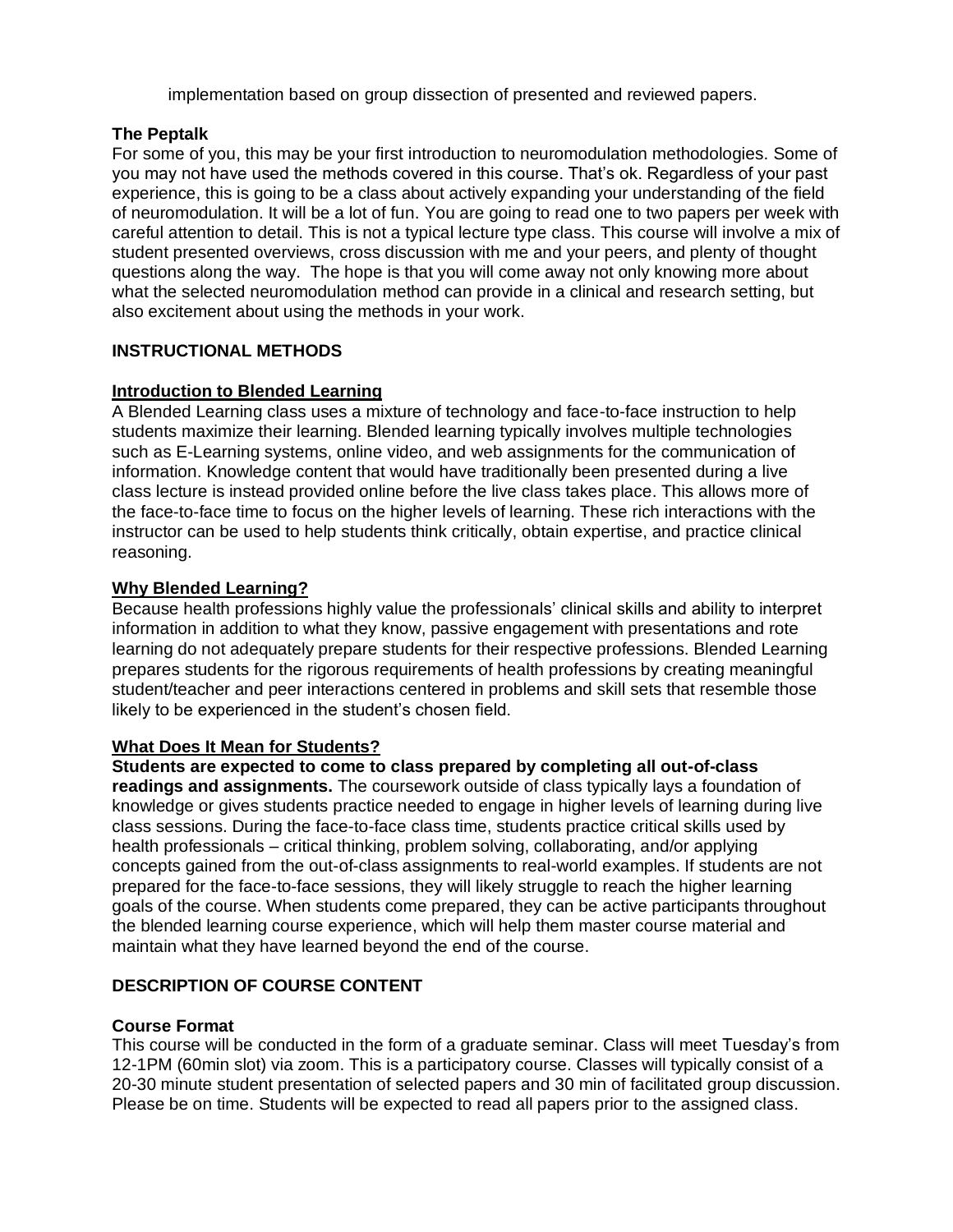# **Course Content**

|            | Week 1 - Paper 1 - Transcranial Direct Current Stimulation Introduction & Methodology                                                                    |
|------------|----------------------------------------------------------------------------------------------------------------------------------------------------------|
| 01/11/22   | Discussion of syllabus                                                                                                                                   |
|            | Introduction to transcranial direct current stimulation (tDCS)                                                                                           |
|            | Review of selected papers for the course and student suggested tDCS papers                                                                               |
|            | Paper for review: Woods et al., (2016). A technical guide to tDCS, and related non-                                                                      |
|            | invasive brain stimulation tools. Clinical Neurophysiology 127: 1031-1048.                                                                               |
|            | https://www.sciencedirect.com/science/article/pii/S1388245715010883                                                                                      |
|            |                                                                                                                                                          |
|            |                                                                                                                                                          |
| Week $2 -$ | Paper 2 - Neural Mechanisms                                                                                                                              |
| 01/18/22   | Nitsche MA, Fricke K, Henschke U, Schlitterlau A, Liebetanz D, Lang N, Henning S,                                                                        |
|            | Tergau F, Paulus W. Pharmacological modulation of cortical excitability shifts                                                                           |
|            | induced by transcranial direct current stimulation in humans. J Physiol. 2003 Nov                                                                        |
|            | 15;553(Pt 1):293-301. doi: 10.1113/jphysiol.2003.049916. Epub 2003 Aug 29.                                                                               |
|            | PMID: 12949224; PMCID: PMC2343495.                                                                                                                       |
|            | https://pubmed.ncbi.nlm.nih.gov/12949224/                                                                                                                |
|            |                                                                                                                                                          |
| 01/25/22   | Week 3 - Paper 3 - Neural Mechanisms                                                                                                                     |
|            | Batsikadze G, Moliadze V, Paulus W, Kuo MF, Nitsche MA. Partially non-linear                                                                             |
|            | stimulation intensity-dependent effects of direct current stimulation on motor cortex                                                                    |
|            | excitability in humans. J Physiol. 2013 Apr 1;591(7):1987-2000. doi:                                                                                     |
|            | 10.1113/jphysiol.2012.249730. PMID: 23339180; PMCID: PMC3624864.                                                                                         |
|            | https://pubmed.ncbi.nlm.nih.gov/23339180/                                                                                                                |
|            | Week 4 - NO CLASS - International Neuropsychological Society Meeting                                                                                     |
| 02/1/22    | <b>NO CLASS</b>                                                                                                                                          |
|            |                                                                                                                                                          |
|            |                                                                                                                                                          |
|            | <b>Week 5</b> - Paper $4$ - Neural Mechanisms                                                                                                            |
| 02/8/22    | Mosayebi Samani et al. (2019). Titrating the neuroplastic effects of cathodal                                                                            |
|            | transcranial direct current stimulation (tDCS) over the primary motor cortex. Cortex                                                                     |
|            | 119: 350-361                                                                                                                                             |
|            | https://www.sciencedirect.com/science/article/pii/S0010945219301844?via%3Dihub                                                                           |
|            | <b>Week 6</b> – Paper $5$ – Safety                                                                                                                       |
| 02/15/22   | Bikson M, Grossman P, Thomas C, Zannou AL, Jiang J, Adnan T, Mourdoukoutas                                                                               |
|            | AP, Kronberg G, Truong D, Boggio P, Brunoni AR, Charvet L, Fregni F, Fritsch B,                                                                          |
|            | Gillick B, Hamilton RH, Hampstead BM, Jankord R, Kirton A, Knotkova H,                                                                                   |
|            |                                                                                                                                                          |
|            | Liebetanz D, Liu A, Loo C, Nitsche MA, Reis J, Richardson JD, Rotenberg A,                                                                               |
|            | Turkeltaub PE, Woods AJ. Safety of Transcranial Direct Current Stimulation:<br>Evidence Based Update 2016. Brain Stimul. 2016 Sep-Oct;9(5):641-661. doi: |
|            |                                                                                                                                                          |
|            | 10.1016/j.brs.2016.06.004. Epub 2016 Jun 15. PMID: 27372845; PMCID:<br>PMC5007190.                                                                       |
|            | https://pubmed.ncbi.nlm.nih.gov/27372845/                                                                                                                |
|            |                                                                                                                                                          |
|            | <b>Week 7</b> – Paper $6$ – Applications (Stroke/Aphasia)                                                                                                |
|            |                                                                                                                                                          |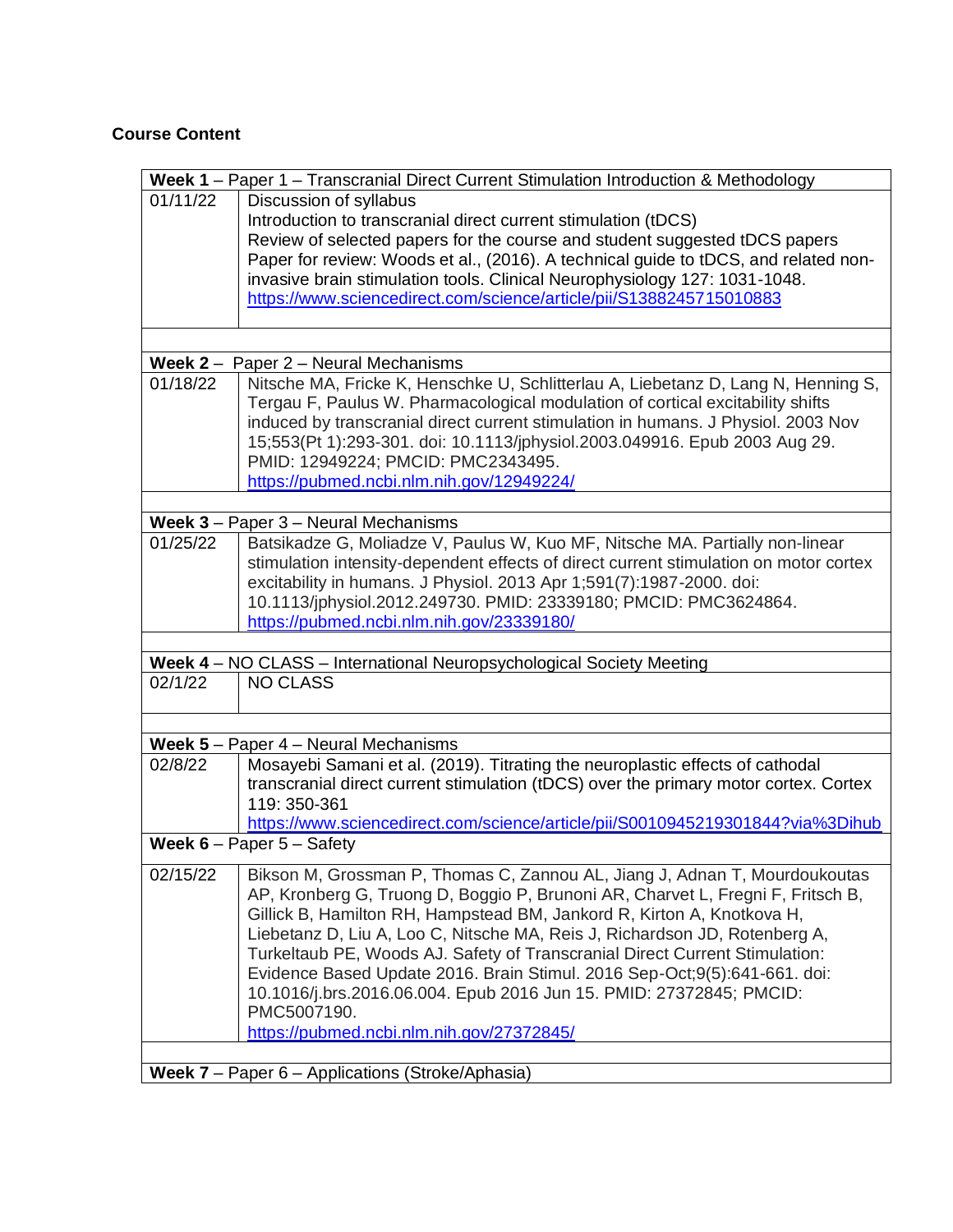| 02/22/22                     | Shah-Basak PP, Norise C, Garcia G, Torres J, Faseyitan O, Hamilton RH.                                                      |
|------------------------------|-----------------------------------------------------------------------------------------------------------------------------|
|                              | Individualized treatment with transcranial direct current stimulation in patients with                                      |
|                              | chronic non-fluent aphasia due to stroke. Front Hum Neurosci. 2015 Apr 21;9:201.                                            |
|                              | doi: 10.3389/fnhum.2015.00201. PMID: 25954178; PMCID: PMC4404833.                                                           |
|                              | https://pubmed.ncbi.nlm.nih.gov/25954178/                                                                                   |
|                              | Week 8 - Paper 7 - Applications (Depression)                                                                                |
| 03/1/22                      | Brunoni AR, Moffa AH, Sampaio-Junior B, Borrione L, Moreno ML, Fernandes RA,                                                |
|                              | Veronezi BP, Nogueira BS, Aparicio LVM, Razza LB, Chamorro R, Tort LC,                                                      |
|                              | Fraguas R, Lotufo PA, Gattaz WF, Fregni F, Benseñor IM; ELECT-TDCS                                                          |
|                              | Investigators. Trial of Electrical Direct-Current Therapy versus Escitalopram for                                           |
|                              | Depression. N Engl J Med. 2017 Jun 29;376(26):2523-2533. doi:                                                               |
|                              | 10.1056/NEJMoa1612999, PMID: 28657871.                                                                                      |
|                              | https://pubmed.ncbi.nlm.nih.gov/28657871/                                                                                   |
|                              |                                                                                                                             |
| 03/8/22                      | Week 9 - Spring Break - No Class<br><b>NO CLASS</b>                                                                         |
|                              |                                                                                                                             |
| Week $10 -$                  | Paper 8 – Applications (Cognitive Aging)                                                                                    |
| 03/15/22                     | Albizu A, Fang R, Indahlastari A, O'Shea A, Stolte SE, See KB, Boutzoukas EM,                                               |
|                              | Kraft JN, Nissim NR, Woods AJ. Machine learning and individual variability in                                               |
|                              | electric field characteristics predict tDCS treatment response. Brain Stimul. 2020                                          |
|                              | Nov-Dec;13(6):1753-1764. doi: 10.1016/j.brs.2020.10.001. Epub 2020 Oct 10.                                                  |
|                              | PMID: 33049412; PMCID: PMC7731513.                                                                                          |
|                              | https://pubmed.ncbi.nlm.nih.gov/33049412/                                                                                   |
|                              |                                                                                                                             |
| <b>Week 11 -</b><br>03/22/22 | Paper 9 - Applications (Parkinson's Disease)<br>Benninger DH, Lomarev M, Lopez G, Wassermann EM, Li X, Considine E, Hallett |
|                              | M. Transcranial direct current stimulation for the treatment of Parkinson's disease. J                                      |
|                              | Neurol Neurosurg Psychiatry. 2010 Oct;81(10):1105-11. doi:                                                                  |
|                              | 10.1136/jnnp.2009.202556. Erratum in: J Neurol Neurosurg Psychiatry. 2011                                                   |
|                              | Mar;82(3):354. PMID: 20870863; PMCID: PMC4162743.                                                                           |
|                              | https://pubmed.ncbi.nlm.nih.gov/20870863/                                                                                   |
|                              |                                                                                                                             |
|                              | Week 12 - Paper 10 - Applications (Alzheimer's Disease)                                                                     |
| 03/29/22                     | Hampstead BM, Sathian K, Bikson M, Stringer AY. Combined mnemonic strategy                                                  |
|                              | training and high-definition transcranial direct current stimulation for memory deficits                                    |
|                              | in mild cognitive impairment. Alzheimers Dement (N Y). 2017 May 15;3(3):459-470.                                            |
|                              | doi: 10.1016/j.trci.2017.04.008. PMID: 29067352; PMCID: PMC5651427.<br>https://pubmed.ncbi.nlm.nih.gov/29067352/            |
|                              |                                                                                                                             |
|                              | <b>Week 13</b> – Paper 11 – Applications (Motor Function)                                                                   |
| 04/5/22                      | Manor B, Zhou J, Harrison R, Lo OY, Travison TG, Hausdorff JM, Pascual-Leone                                                |
|                              | A, Lipsitz L. Transcranial Direct Current Stimulation May Improve Cognitive-Motor                                           |
|                              | Function in Functionally Limited Older Adults. Neurorehabil Neural Repair. 2018                                             |
|                              | Sep;32(9):788-798. doi: 10.1177/1545968318792616. Epub 2018 Aug 22. PMID:                                                   |
|                              | 30132389; PMCID: PMC6143414.                                                                                                |
|                              | https://pubmed.ncbi.nlm.nih.gov/30132389/                                                                                   |
|                              |                                                                                                                             |
|                              | Week 14 - Paper 12 - Applications (Cognitive Neuroscience)                                                                  |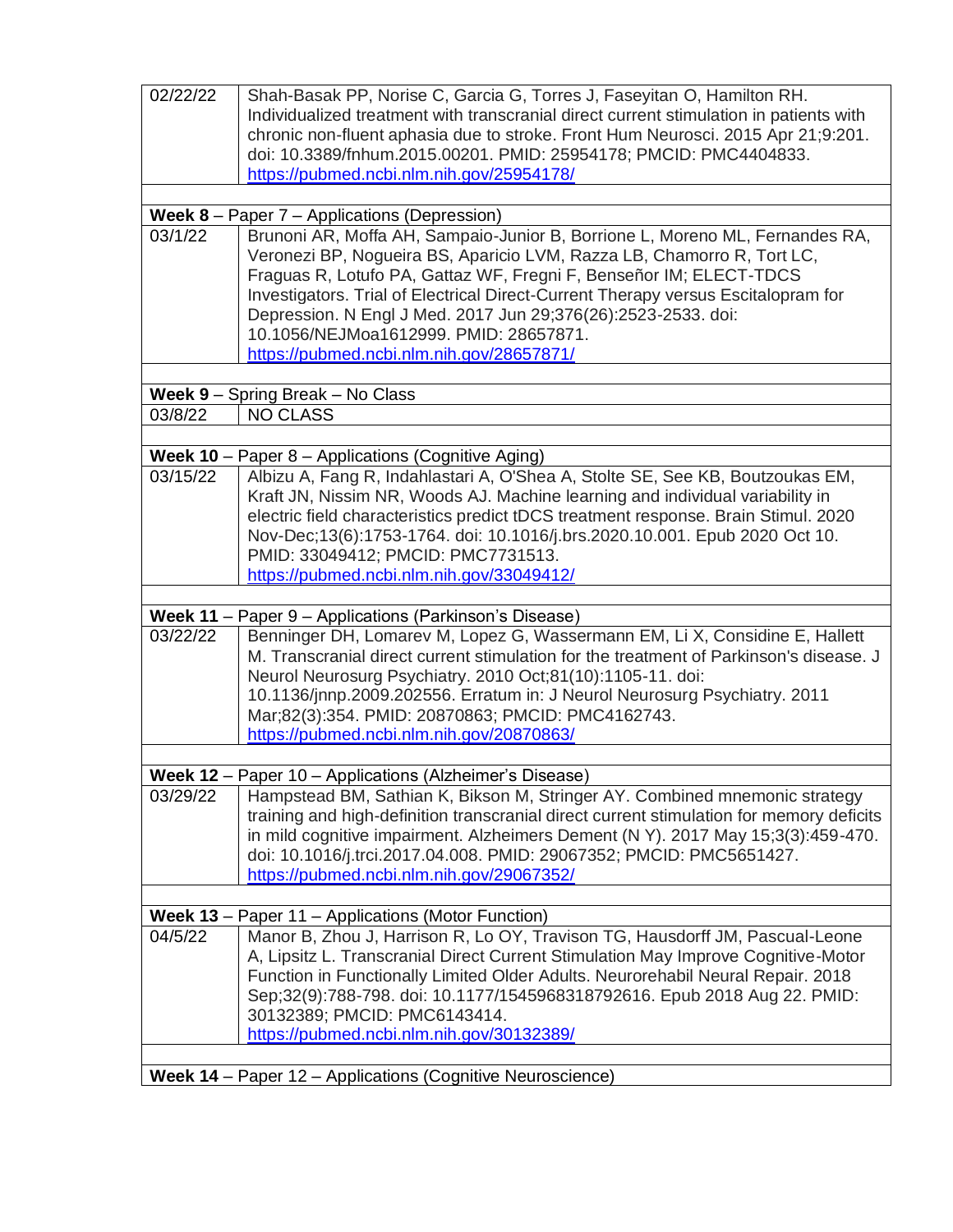| 04/12/22                                                                                                   | Woods AJ, Hamilton RH, Kranjec A, Minhaus P, Bikson M, Yu J, Chatterjee A.<br>Space, time, and causality in the human brain. Neuroimage. 2014 May 15;92:285-<br>97. doi: 10.1016/j.neuroimage.2014.02.015. Epub 2014 Feb 19. PMID: 24561228;<br>PMCID: PMC4008651.<br>https://pubmed.ncbi.nlm.nih.gov/24561228/                                                                                                                                                                                                                                                                                   |  |  |  |  |  |  |  |
|------------------------------------------------------------------------------------------------------------|---------------------------------------------------------------------------------------------------------------------------------------------------------------------------------------------------------------------------------------------------------------------------------------------------------------------------------------------------------------------------------------------------------------------------------------------------------------------------------------------------------------------------------------------------------------------------------------------------|--|--|--|--|--|--|--|
|                                                                                                            |                                                                                                                                                                                                                                                                                                                                                                                                                                                                                                                                                                                                   |  |  |  |  |  |  |  |
|                                                                                                            | <b>Week 15</b> – Paper 13 – Final Paper Due – Applications (Chronic Pain)                                                                                                                                                                                                                                                                                                                                                                                                                                                                                                                         |  |  |  |  |  |  |  |
| 04/19/22                                                                                                   | Ahn H, Woods AJ, Kunik ME, Bhattacharjee A, Chen Z, Choi E, Fillingim RB.<br>Efficacy of transcranial direct current stimulation over primary motor cortex (anode)<br>and contralateral supraorbital area (cathode) on clinical pain severity and mobility<br>performance in persons with knee osteoarthritis: An experimenter- and participant-<br>blinded, randomized, sham-controlled pilot clinical study. Brain Stimul. 2017 Sep-<br>Oct;10(5):902-909. doi: 10.1016/j.brs.2017.05.007. Epub 2017 May 19. PMID:<br>28566193; PMCID: PMC5568498.<br>https://pubmed.ncbi.nlm.nih.gov/28566193/ |  |  |  |  |  |  |  |
| <b>Final Paper Due</b> electronically to Dr. Woods on <b>April 19th</b><br>by $5PM$ : ajwoods@phhp.ufl.edu |                                                                                                                                                                                                                                                                                                                                                                                                                                                                                                                                                                                                   |  |  |  |  |  |  |  |

# **Course Materials**

Readings will involve selected seminal papers on the selected neuromodulation topic. Each week, you will read one to two seminal papers and each will be presented by one of the students in the course. There will not be a required textbook for this course. Articles/chapters will be distributed electronically and placed in a designated class folder on our class cloud drive (TBD). Make sure you have access to this drive. If not, it is your responsibility to let me know so that you can be given access by IT. I will try to make handouts/slides available in this class folder after class. There will be a total of 13 classes oriented toward discussion of assigned papers. Papers assigned in this course are below. The instructor may add or substitute papers prior to the start of each semester to reflect the most modern applications of methods covered in the course.

|        | <b>Assigned Papers</b>                                                                                                                                                                                                                                                                                                                                                                                                    |
|--------|---------------------------------------------------------------------------------------------------------------------------------------------------------------------------------------------------------------------------------------------------------------------------------------------------------------------------------------------------------------------------------------------------------------------------|
| Week 1 | Woods et al., (2016). A technical guide to tDCS, and related non-invasive brain<br>stimulation tools. Clinical Neurophysiology 127: 1031-1048.<br>https://www.sciencedirect.com/science/article/pii/S1388245715010883                                                                                                                                                                                                     |
| Week 2 | Nitsche MA, Fricke K, Henschke U, Schlitterlau A, Liebetanz D, Lang N, Henning S,<br>Tergau F, Paulus W. Pharmacological modulation of cortical excitability shifts<br>induced by transcranial direct current stimulation in humans. J Physiol. 2003 Nov<br>15;553(Pt 1):293-301. doi: 10.1113/jphysiol.2003.049916. Epub 2003 Aug 29.<br>PMID: 12949224; PMCID: PMC2343495.<br>https://pubmed.ncbi.nlm.nih.gov/12949224/ |
| Week 3 | Batsikadze G, Moliadze V, Paulus W, Kuo MF, Nitsche MA. Partially non-linear<br>stimulation intensity-dependent effects of direct current stimulation on motor cortex<br>excitability in humans. J Physiol. 2013 Apr 1;591(7):1987-2000. doi:<br>10.1113/jphysiol.2012.249730. PMID: 23339180; PMCID: PMC3624864.<br>https://pubmed.ncbi.nlm.nih.gov/23339180/                                                            |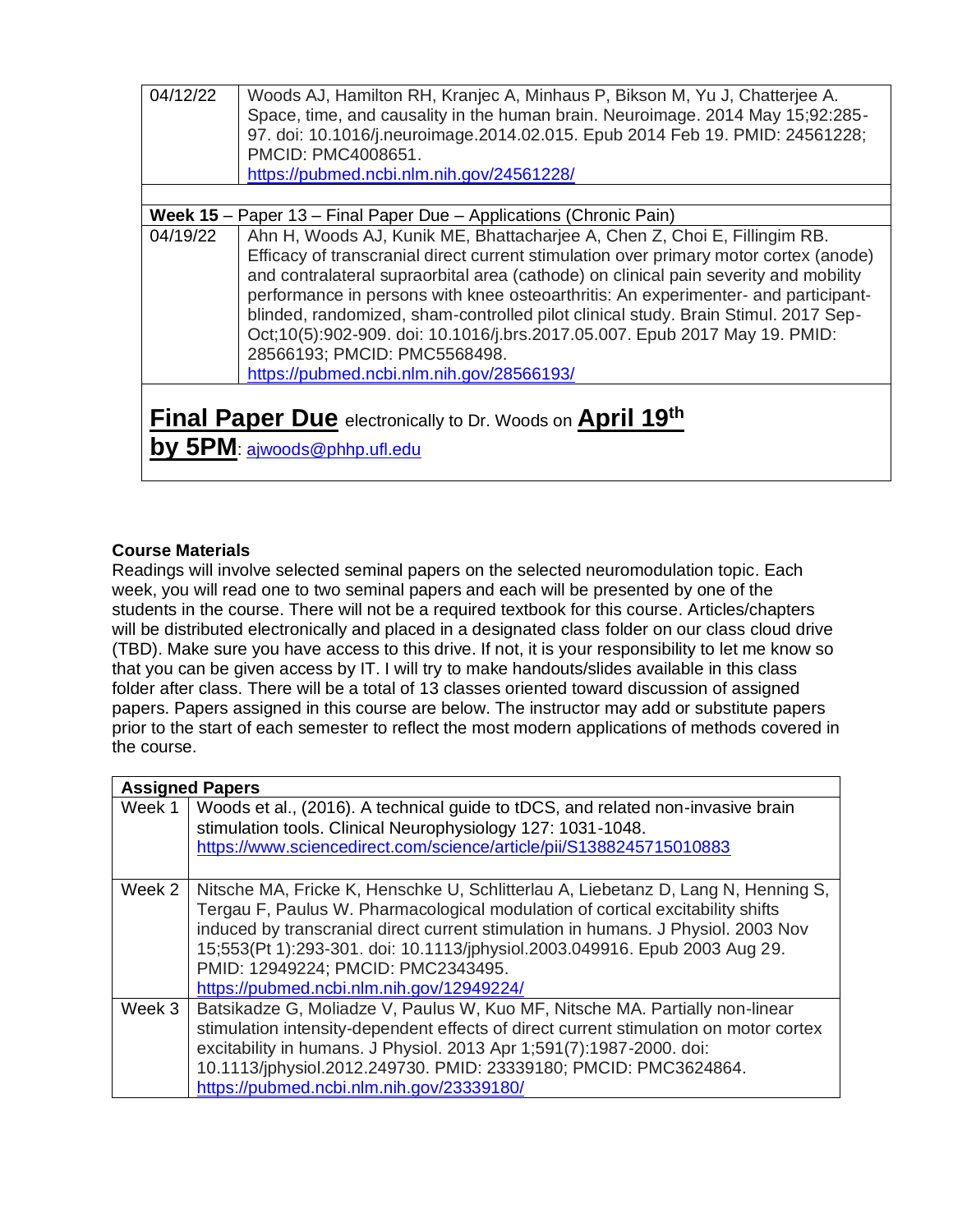| Week 5     | Mosayebi Samani et al. (2019). Titrating the neuroplastic effects of cathodal<br>transcranial direct current stimulation (tDCS) over the primary motor cortex. Cortex<br>119: 350-361                                                                                                                                                                                                                                                                                                                                                                                                                                |
|------------|----------------------------------------------------------------------------------------------------------------------------------------------------------------------------------------------------------------------------------------------------------------------------------------------------------------------------------------------------------------------------------------------------------------------------------------------------------------------------------------------------------------------------------------------------------------------------------------------------------------------|
|            | https://www.sciencedirect.com/science/article/pii/S0010945219301844?via%3Dihub                                                                                                                                                                                                                                                                                                                                                                                                                                                                                                                                       |
| Week 6     | Bikson M, Grossman P, Thomas C, Zannou AL, Jiang J, Adnan T, Mourdoukoutas<br>AP, Kronberg G, Truong D, Boggio P, Brunoni AR, Charvet L, Fregni F, Fritsch B,<br>Gillick B, Hamilton RH, Hampstead BM, Jankord R, Kirton A, Knotkova H,<br>Liebetanz D, Liu A, Loo C, Nitsche MA, Reis J, Richardson JD, Rotenberg A,<br>Turkeltaub PE, Woods AJ. Safety of Transcranial Direct Current Stimulation:<br>Evidence Based Update 2016. Brain Stimul. 2016 Sep-Oct;9(5):641-661. doi:<br>10.1016/j.brs.2016.06.004. Epub 2016 Jun 15. PMID: 27372845; PMCID:<br>PMC5007190.<br>https://pubmed.ncbi.nlm.nih.gov/27372845/ |
| Week 7     | Shah-Basak PP, Norise C, Garcia G, Torres J, Faseyitan O, Hamilton RH.                                                                                                                                                                                                                                                                                                                                                                                                                                                                                                                                               |
|            | Individualized treatment with transcranial direct current stimulation in patients with<br>chronic non-fluent aphasia due to stroke. Front Hum Neurosci. 2015 Apr 21;9:201.<br>doi: 10.3389/fnhum.2015.00201. PMID: 25954178; PMCID: PMC4404833.<br>https://pubmed.ncbi.nlm.nih.gov/25954178/                                                                                                                                                                                                                                                                                                                         |
| Week 8     | Brunoni AR, Moffa AH, Sampaio-Junior B, Borrione L, Moreno ML, Fernandes RA,<br>Veronezi BP, Nogueira BS, Aparicio LVM, Razza LB, Chamorro R, Tort LC,<br>Fraguas R, Lotufo PA, Gattaz WF, Fregni F, Benseñor IM; ELECT-TDCS<br>Investigators. Trial of Electrical Direct-Current Therapy versus Escitalopram for<br>Depression. N Engl J Med. 2017 Jun 29;376(26):2523-2533. doi:<br>10.1056/NEJMoa1612999. PMID: 28657871.<br>https://pubmed.ncbi.nlm.nih.gov/28657871/                                                                                                                                            |
| Week       | Albizu A, Fang R, Indahlastari A, O'Shea A, Stolte SE, See KB, Boutzoukas EM,                                                                                                                                                                                                                                                                                                                                                                                                                                                                                                                                        |
| 10         | Kraft JN, Nissim NR, Woods AJ. Machine learning and individual variability in<br>electric field characteristics predict tDCS treatment response. Brain Stimul. 2020<br>Nov-Dec;13(6):1753-1764. doi: 10.1016/j.brs.2020.10.001. Epub 2020 Oct 10.<br>PMID: 33049412; PMCID: PMC7731513.<br>https://pubmed.ncbi.nlm.nih.gov/33049412/                                                                                                                                                                                                                                                                                 |
| Week<br>11 | Benninger DH, Lomarev M, Lopez G, Wassermann EM, Li X, Considine E, Hallett<br>M. Transcranial direct current stimulation for the treatment of Parkinson's disease. J<br>Neurol Neurosurg Psychiatry. 2010 Oct;81(10):1105-11. doi:                                                                                                                                                                                                                                                                                                                                                                                  |
|            | 10.1136/jnnp.2009.202556. Erratum in: J Neurol Neurosurg Psychiatry. 2011<br>Mar;82(3):354. PMID: 20870863; PMCID: PMC4162743.<br>https://pubmed.ncbi.nlm.nih.gov/20870863/                                                                                                                                                                                                                                                                                                                                                                                                                                          |
| Week       | Hampstead BM, Sathian K, Bikson M, Stringer AY. Combined mnemonic strategy                                                                                                                                                                                                                                                                                                                                                                                                                                                                                                                                           |
| 12         | training and high-definition transcranial direct current stimulation for memory deficits                                                                                                                                                                                                                                                                                                                                                                                                                                                                                                                             |
|            | in mild cognitive impairment. Alzheimers Dement (N Y). 2017 May 15;3(3):459-470.<br>doi: 10.1016/j.trci.2017.04.008. PMID: 29067352; PMCID: PMC5651427.<br>https://pubmed.ncbi.nlm.nih.gov/29067352/                                                                                                                                                                                                                                                                                                                                                                                                                 |
| Week       | Manor B, Zhou J, Harrison R, Lo OY, Travison TG, Hausdorff JM, Pascual-Leone                                                                                                                                                                                                                                                                                                                                                                                                                                                                                                                                         |
| 13         | A, Lipsitz L. Transcranial Direct Current Stimulation May Improve Cognitive-Motor<br>Function in Functionally Limited Older Adults. Neurorehabil Neural Repair. 2018<br>Sep;32(9):788-798. doi: 10.1177/1545968318792616. Epub 2018 Aug 22. PMID:<br>30132389; PMCID: PMC6143414.                                                                                                                                                                                                                                                                                                                                    |
| Week       | https://pubmed.ncbi.nlm.nih.gov/30132389/<br>Woods AJ, Hamilton RH, Kranjec A, Minhaus P, Bikson M, Yu J, Chatterjee A.                                                                                                                                                                                                                                                                                                                                                                                                                                                                                              |
| 14         | Space, time, and causality in the human brain. Neuroimage. 2014 May 15;92:285-<br>97. doi: 10.1016/j.neuroimage.2014.02.015. Epub 2014 Feb 19. PMID: 24561228;<br>PMCID: PMC4008651.                                                                                                                                                                                                                                                                                                                                                                                                                                 |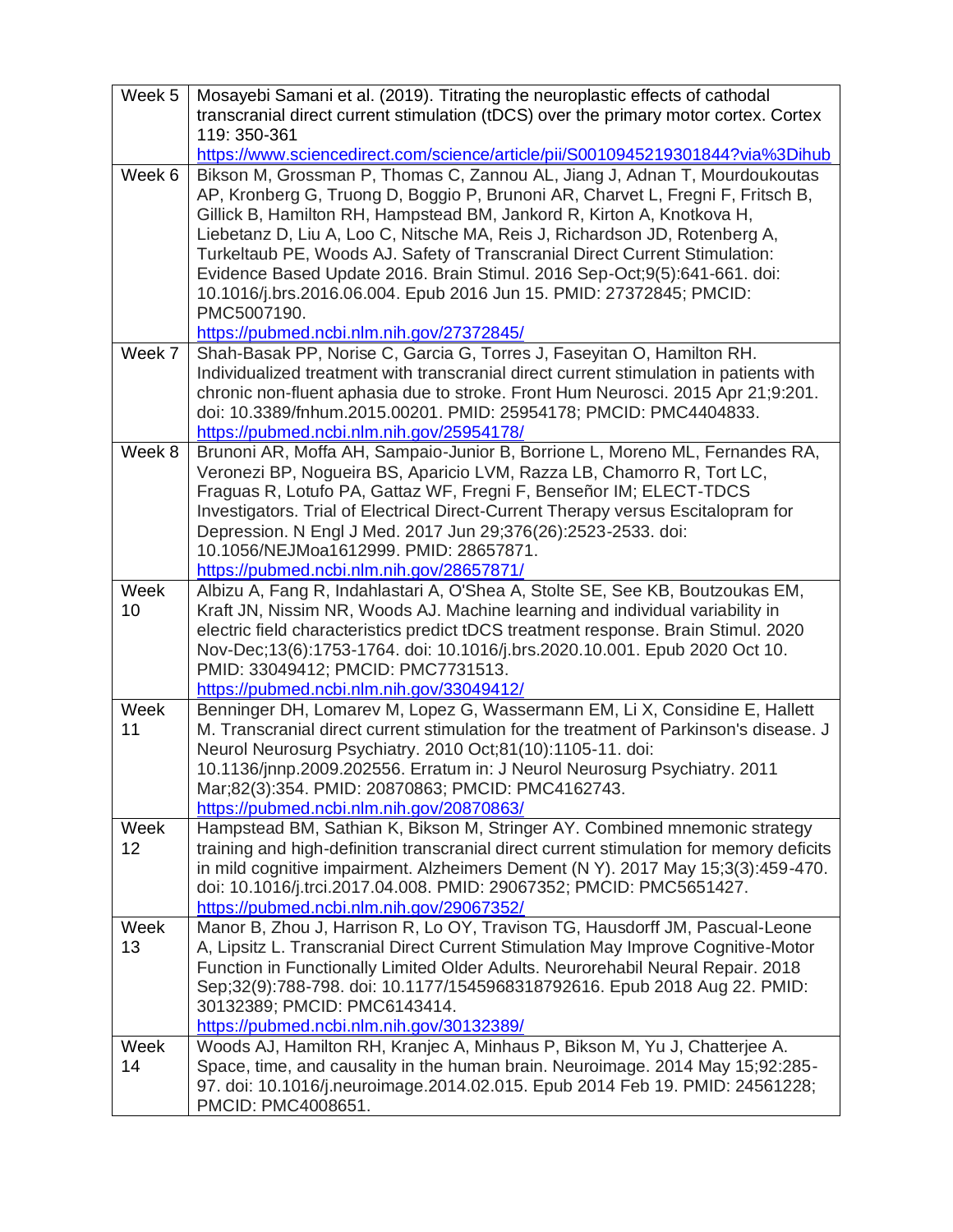|      | https://pubmed.ncbi.nlm.nih.gov/24561228/                                                                                                                                                                                                                        |
|------|------------------------------------------------------------------------------------------------------------------------------------------------------------------------------------------------------------------------------------------------------------------|
| Week | Ahn H, Woods AJ, Kunik ME, Bhattacharjee A, Chen Z, Choi E, Fillingim RB.                                                                                                                                                                                        |
| 15   | Efficacy of transcranial direct current stimulation over primary motor cortex (anode)                                                                                                                                                                            |
|      | and contralateral supraorbital area (cathode) on clinical pain severity and mobility<br>performance in persons with knee osteoarthritis: An experimenter- and participant-<br>blinded, randomized, sham-controlled pilot clinical study. Brain Stimul. 2017 Sep- |
|      | Oct;10(5):902-909. doi: 10.1016/j.brs.2017.05.007. Epub 2017 May 19. PMID:                                                                                                                                                                                       |
|      | 28566193; PMCID: PMC5568498.                                                                                                                                                                                                                                     |
|      | https://pubmed.ncbi.nlm.nih.gov/28566193/                                                                                                                                                                                                                        |

# **ACADEMIC REQUIREMENTS AND GRADING**

# **Course Requirements, Evaluation, and Grading**

Grades will be weighted according to the number of points available for each component, as described below. Final grades will be calculated as a percentage of the highest score. Evaluation in the course will be based on the following components. There will be a total of 100 points possible in this course.

| Requirement                                       | <b>Percent of Final Grade</b> | <b>Points toward Final Grade</b> |
|---------------------------------------------------|-------------------------------|----------------------------------|
| <b>Final Paper</b>                                | 50%                           | 50                               |
| Paper Presentation and Discussion<br>Facilitation | $30\%$                        | 30                               |
| <b>Paper Discussion Participation</b>             | <b>20%</b>                    | 20                               |

# **1. Final Paper**

The Final Paper will comprise 50% of your grade. This paper will be a summary of new information learned about the selected neuromodulation technology over the course, focusing on the technology's potential advantages and disadvantages for research and clinical application. Students should include a bibliography of citations referenced in the text. This is intended to demonstrate the student's mastery of the conceptual application of the selected neuromodulation method and theoretical content covered during the course. Font must be Arial 11 with no more than 1.5 inch margins on all sides. **Due April 19 th by 5PM**

| <b>Final Paper Grading Rubric</b>                                                                        |                                          |                                     |
|----------------------------------------------------------------------------------------------------------|------------------------------------------|-------------------------------------|
| <b>Requirement</b>                                                                                       | Percent of<br><b>Assignment</b><br>Grade | <b>Final Grade</b><br><b>Points</b> |
| Description of at least one advantage to using the technology for<br>research or clinical application    | 30%                                      | 15                                  |
| Description of at least one disadvantage to using the technology<br>for research or clinical application | 30%                                      | 15                                  |
| Description of at least one new theoretical/mechanistic concept<br>learned                               | 30%                                      | 15                                  |
| Bibliography                                                                                             | 10%                                      | 5                                   |

Late submission of the final paper will result in 10% deduction from the total Final Paper grade.

# **2. Methods Paper Presentations and Discussion Facilitation**

Methods Paper Presentations and Discussion Facilitation will comprise 30% of your grade (30 points). Each student will take the lead in presenting two or more seminal paper using the week's discussed method to the class and engaging discussion about the paper. At the first course, students will sign up for topics of presentation. Part of this assignment will involve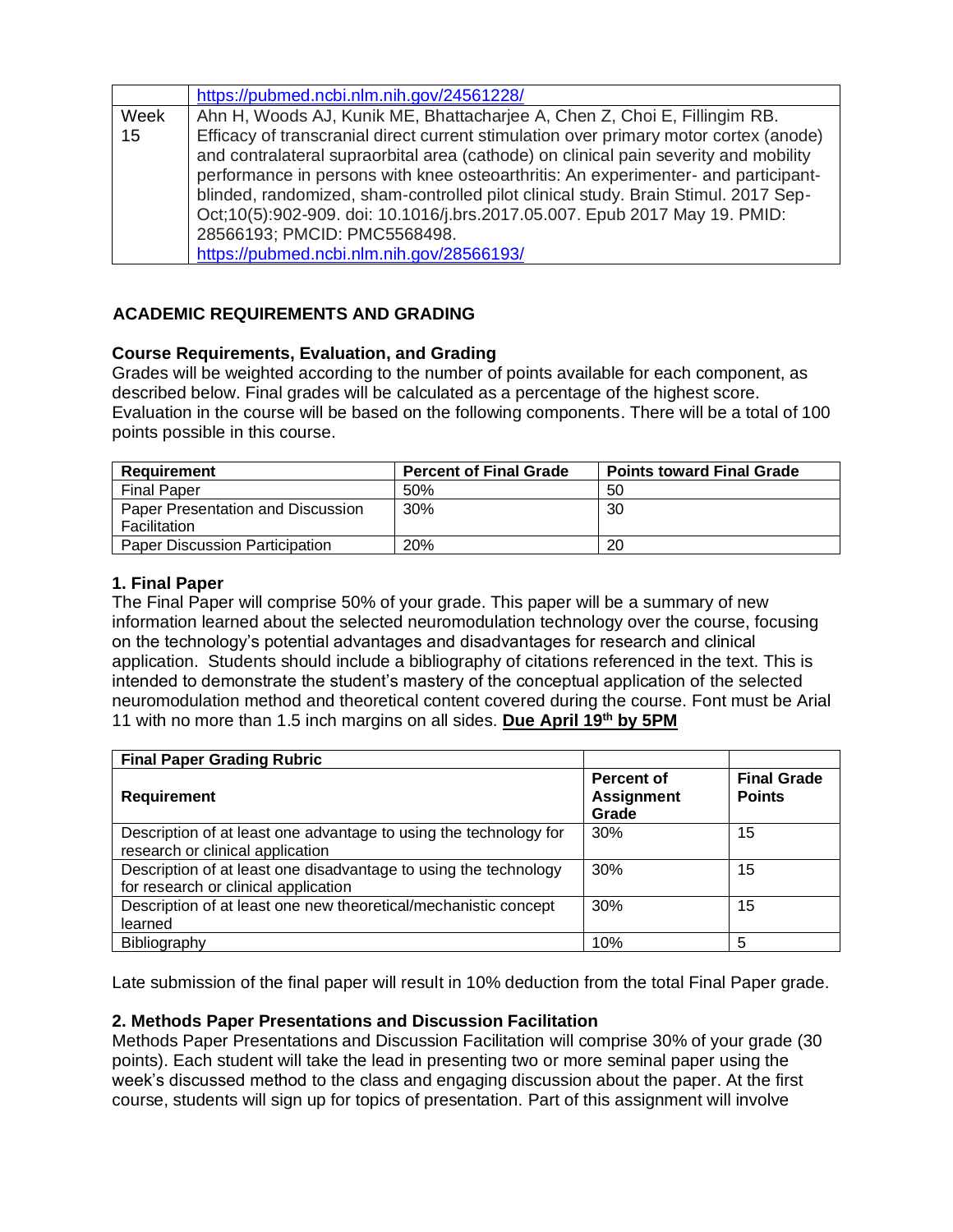learning something more about the "method" at hand in addition to examining/discussing the importance of the chosen method for clinical and research application and what information the method can provide. You will also serve as discussion leader for a ~30-minute discussion of your presented paper along with the course instructor. The format of the discussion will be left up to the person leading it that day. Examples of Discussion Facilitation methods are available upon request. Methods Paper Presentations will be graded on quality of presentation of the materials contained in the paper. Quality of presentation is defined as a) relevant discussion of the presented paper during the presentation, b) demonstration of evidence of critical thinking regarding the content of the paper, and c) presentation of slides clearly relaying the content of the paper to peers. Facilitated Discussion will be graded on the ability of the presenter to initiate and maintain relevant discussion of the presented paper and relevant topics (presenters will have access to submitted Methods Discussion Questions to assist in this process).

| Methods Paper Presentations and Discussion Facilitation Grading Rubric |                                                 |                                     |  |  |  |  |  |  |
|------------------------------------------------------------------------|-------------------------------------------------|-------------------------------------|--|--|--|--|--|--|
| Requirement                                                            | <b>Percent of</b><br><b>Assignment</b><br>Grade | <b>Final Grade</b><br><b>Points</b> |  |  |  |  |  |  |
| 20-30 minute presentation of selected paper(s)                         | 50%                                             | 15                                  |  |  |  |  |  |  |
| 30-40 minute facilitated student discussion(s)                         | 50%                                             | 15                                  |  |  |  |  |  |  |

# **3. Paper Discussion Participation**

Methods Discussions activity will comprise 20% of your grade (20 points). Students are expected to actively participate in the weekly discussion based on the paper assigned and the paper presented by your fellow students in the course. That week's student presenter will facilitate the discussion along with the course instructor, but it is important for fellow students to use this opportunity to explore their questions related to the week's content on the information presented. There will be 6 paper discussions based on student presented papers.

| <b>Paper Discussion Participation Grading Rubric</b>                                                                                           |                                                 |                                     |  |  |  |  |  |  |  |
|------------------------------------------------------------------------------------------------------------------------------------------------|-------------------------------------------------|-------------------------------------|--|--|--|--|--|--|--|
| Requirement                                                                                                                                    | <b>Percent of</b><br><b>Assignment</b><br>Grade | <b>Final Grade</b><br><b>Points</b> |  |  |  |  |  |  |  |
| Engage in active discussion of the paper presented through<br>group discussion questions posed during the course of facilitated<br>discussion. | 100%                                            | 20                                  |  |  |  |  |  |  |  |

#### **Grading**

Scores will be rounded to the nearest percent (rounded up or down, whichever is closest) for grade determination in accordance with the grading table below

| $%$ of<br>points<br>earned | 93%-<br>100% | 90%-<br>92% | $87% -$<br>89% | 83%-<br>86% | 80%-<br>82% | 77%-<br>79% | 73%-<br>76% | 70%-<br>72%  | 67%-<br>69% | 63%-<br>66% | 60%-<br>62% | <b>Below</b><br>60% |
|----------------------------|--------------|-------------|----------------|-------------|-------------|-------------|-------------|--------------|-------------|-------------|-------------|---------------------|
| ∟etter<br>Grade            |              | $H^-$       | B+             |             | Β.          | J+          |             | $\mathbf{v}$ | +ر          | ◡           | ∽<br>- ب    |                     |

Below is a table linking letter grades to grade points.

| ∟etter | ┓   | n-   | Β+               | -<br>◡               | D<br>D- | $\sim$<br>~ب       | ⌒             | ⌒<br>$\sim$<br>◡ | D+        | ◡   | . .<br>້ | -<br>٠<br>- | WF  |     | ΝG            | r<br>ა-u |
|--------|-----|------|------------------|----------------------|---------|--------------------|---------------|------------------|-----------|-----|----------|-------------|-----|-----|---------------|----------|
| Grade  |     |      |                  |                      |         |                    |               |                  |           |     |          |             |     |     |               |          |
| Grade  | 4.0 | 3.67 | วว<br>◠<br>ິບ.ບບ | $\sim$ $\sim$<br>3.U | 2.67    | <b>しょう</b><br>ںں.ے | $\sim$<br>2.U | .67              | ົດ<br>.ں. | ı.u | 0.67     | U.C         | 0.0 | 0.0 | $\sim$<br>v.v | 0.0      |
| Points |     |      |                  |                      |         |                    |               |                  |           |     |          |             |     |     |               |          |

For greater detail on the meaning of letter grades and university policies related to them, see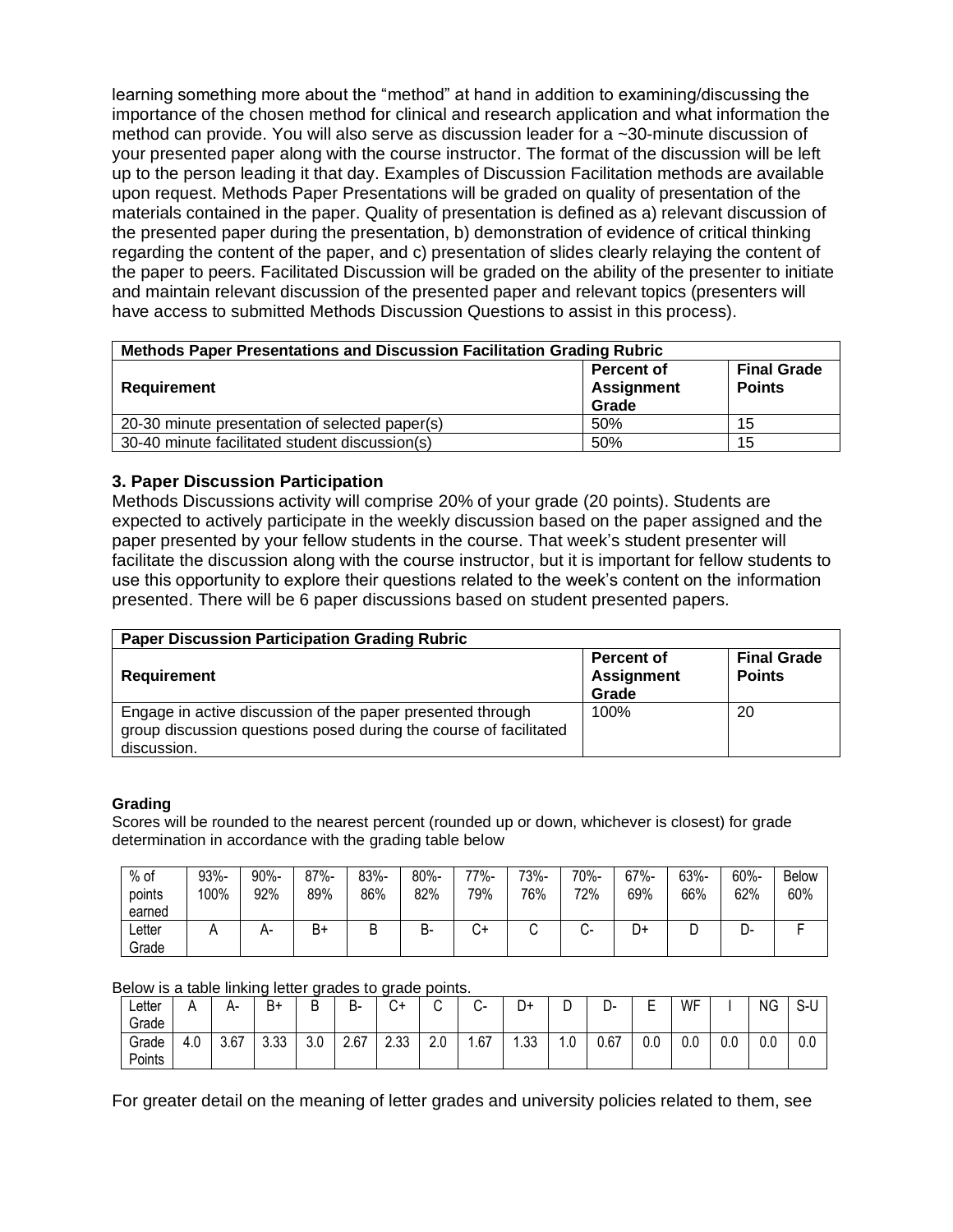the Registrar's Grade Policy regulations at http://www.registrar.ufl.edu/catalog/policies/regulationgrades.html

### **Policy Related to Class Attendance**

Attendance is expected as a part of the student's professional training. Students are expected to arrive for class on time and to remain for the full class period. Students needing to miss class should make prior arrangements with the instructor.

Please note all faculty are bound by the UF policy for excused absences. For information regarding the UF Attendance Policy see the Registrar website for additional details:

<https://catalog.ufl.edu/ugrad/current/regulations/info/attendance.aspx>

Please note that the level of impact on your final grade will vary depending on the content of an unexcused missed class. For example, unexcused absence from a class comprised of a methods lab would deduct 2 points from your final grade. Unexcused absence from a class containing a methods discussion (without submission of 2 discussion questions) and a methods lab would deduct 3.25 points from your final grade. Unexcused absence from a class that you are scheduled to present the Methods paper and facilitated discussion would deduct 20 points from your final grade.

### **Policy Related to Make-up Exams or Other Work**

Students are expected to complete assigned readings prior to coming to class. Personal issues with respect to class attendance or fulfillment of course requirements will be handled on an individual basis. Students must make *prior* arrangements with the instructor if they must miss any in-class activities, and an alternative completion time/method must be arranged (when possible).

Requirements for class attendance and make-up exams, assignments, and other work in this course are consistent with university policies that can be found in the online catalog at:

[https://catalog.ufl.edu/ugrad/current/regulations/info/attendance.asp](https://catalog.ufl.edu/ugrad/current/regulations/info/attendance.aspx)x

# **STUDENT EXPECTATIONS, ROLES, AND OPPORTUNITIES FOR INPUT**

### **Expectations Regarding Course Behavior**

Please refrain from using cell phones or any other electronic devices during class as it is distracting and inconsiderate of other students and the instructor. Laptop use is acceptable for note taking or presenting. However, do not browse other websites during class time. It is expected that students will be engaged and actively participate during class. Do not arrive late to class or disrupt the class as it is distracting and inconsiderate of other students and the instructor.

To the extent permitted by facility rules and restrictions, you may bring food and/or beverages to class as long as it does not interfere with your ability to work and/or participate in class and as long as it does not interfere with or your classmates' ability to work and participate in class. You will be expected to clean-up after yourself and dispose of all trash before leaving the classroom.

### **Guests Attending Class**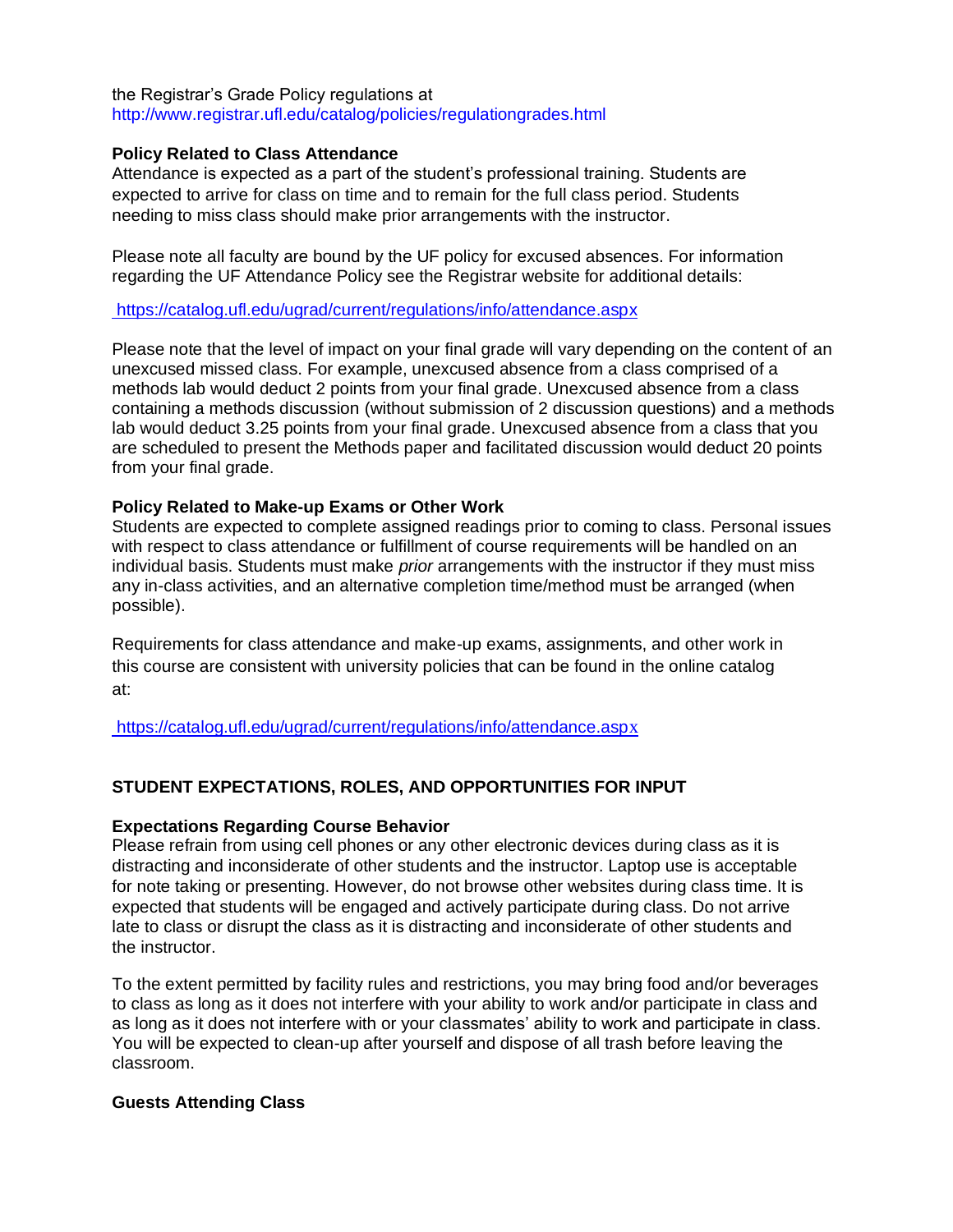Only registered students are permitted to attend class. However, we recognize that students who are caretakers may face occasional unexpected challenges creating attendance barriers. Therefore, by exception, a department chair or his or her designee (e.g., instructors) may grant a student permission to bring a guest(s) for a total of two class sessions per semester. This is two sessions total across all courses. No further extensions will be granted. Please note that guests are **not** permitted to attend either cadaver or wet labs. Students are responsible for course material regardless of attendance. For additional information, please review the Classroom Guests of Students policy in its entirety. Link to full policy: <http://facstaff.phhp.ufl.edu/services/resourceguide/getstarted.htm>

### **Inclusive Learning Environment**

Public health and health professions are based on the belief in human dignity and on respect for the individual. As we share our personal beliefs inside or outside of the classroom, it is always with the understanding that we value and respect diversity of background, experience, and opinion, where every individual feels valued. We believe in, and promote, openness and tolerance of differences in ethnicity and culture, and we respect differing personal, spiritual, religious and political values. We further believe that celebrating such diversity enriches the quality of the educational experiences we provide our students and enhances our own personal and professional relationships. We embrace The University of Florida's Non-Discrimination Policy, which reads, "The University shall actively promote equal opportunity policies and practices conforming to laws against discrimination. The University is committed to nondiscrimination with respect to race, creed, color, religion, age, disability, sex, sexual orientation, gender identity and expression, marital status, national origin, political opinions or affiliations, genetic information and veteran status as protected under the Vietnam Era Veterans' Readjustment Assistance Act." If you have questions or concerns about your rights and responsibilities for inclusive learning environment, please see your instructor or refer to the Office of Multicultural & Diversity Affairs website: [www.multicultural.ufl.edu](http://www.multicultural.ufl.edu/)

### **Communication Guidelines**

As a blended learning class, it is imperative that students check email and the Canvas website often (i.e., once daily). Students are expected to participate in graded online discussions on various topics throughout the course. Please reference the applicable assignment rubrics for online discussions for a clear outline of what is expected with regard to posts and replies. In addition, please see the following resource for guidelines on online course etiquette:

[http://teach.ufl.edu/wp-content/uploads/2012/08/NetiquetteGuideforOnlineCourses.pdf.](http://teach.ufl.edu/wp-content/uploads/2012/08/NetiquetteGuideforOnlineCourses.pdf)

# **Academic Integrity**

Students are expected to act in accordance with the University of Florida policy on academic integrity. As a student at the University of Florida, you have committed yourself to uphold the Honor Code, which includes the following pledge:

### "**We, the members of the University of Florida community, pledge to hold ourselves and our peers to the highest standards of honesty and integrity**."

You are expected to exhibit behavior consistent with this commitment to the UF academic community, and on all work submitted for credit at the University of Florida, the following pledge is either required or implied:

# **"On my honor, I have neither given nor received unauthorized aid in doing this assignment."**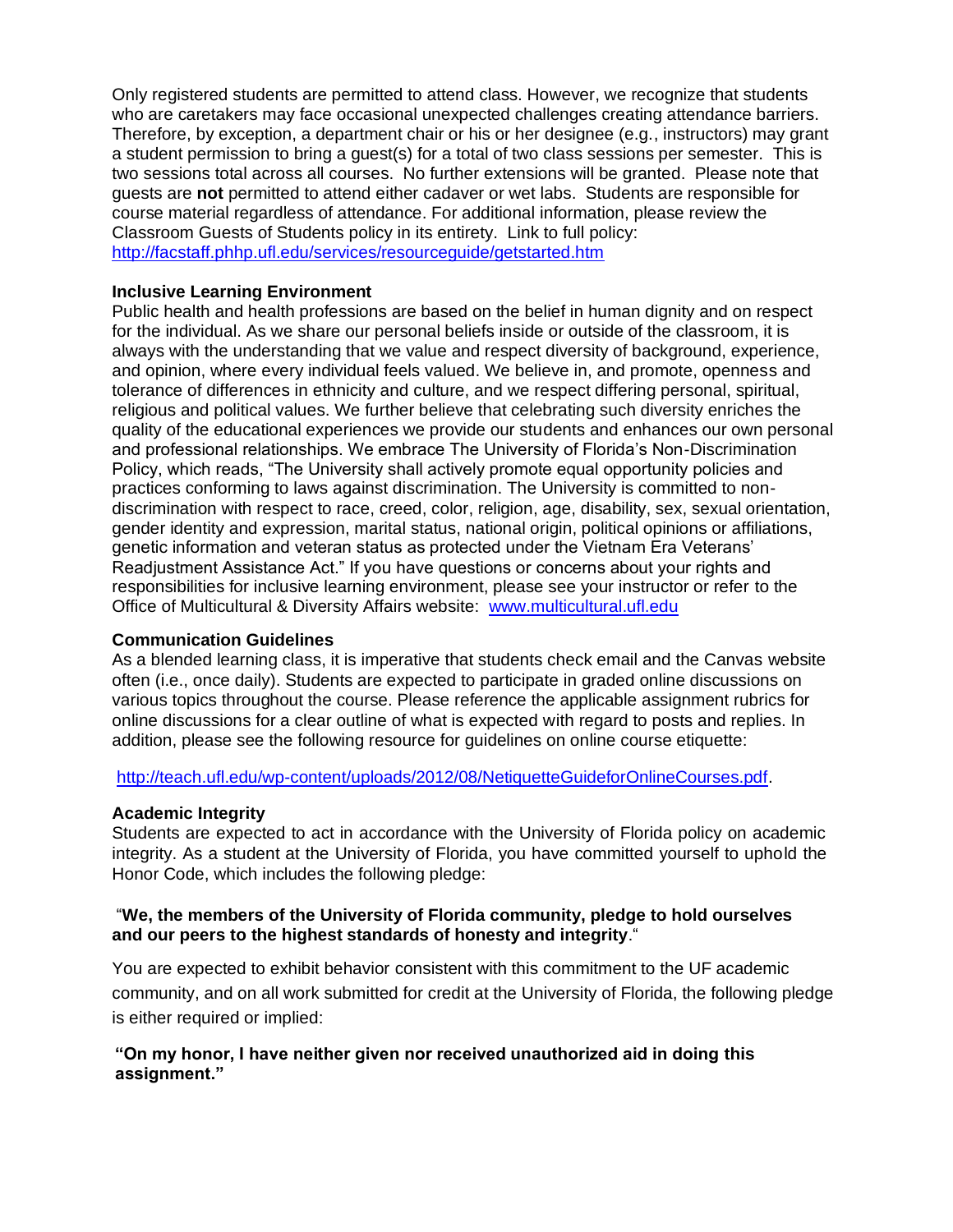It is your individual responsibility to know and comply with all university policies and procedures regarding academic integrity and the Student Honor Code. Violations of the Honor Code at the University of Florida will not be tolerated. Violations will be reported to the Dean of Students Office for consideration of disciplinary action. For additional information regarding Academic Integrity, please see Student Conduct and Honor Code or the Graduate Student Website for additional details:

[https://sccr.dso.ufl.edu/process/student](https://sccr.dso.ufl.edu/process/student-honor-code/)[honor-code/](https://sccr.dso.ufl.edu/process/student-honor-code/) <http://graduateschool.ufl.edu/>

Please remember cheating, lying, misrepresentation, or plagiarism in any form is unacceptable and inexcusable behavior.

# **Online Faculty Course Evaluation Process**

Students are expected to provide feedback on the quality of instruction in this course by completing online evaluations at [https://evaluations.ufl.edu](https://evaluations.ufl.edu/) so make sure you include a statement regarding the value and expectation for student participation in course evaluations. We suggest you include a comment regarding how you will use the evaluations (e.g. to make specific improvements to the course and teaching style, assignments, etc.). It is also important to make some statement regarding the direct influence they have on faculty tenure and promotion, so your input is valuable. Evaluations are typically open during the last two or three weeks of the semester, but students will be given specific times when they are open. Summary results of these assessments are available to students at [https://evaluations.ufl.edu/results/](https://evaluations.ufl.edu/results/Â )

If 80% of students submit the online faculty evaluation, 1 additional point will be applied to the final grade of all students. If 100% of students submit the online faculty evaluation, 2 additional points will be applied to all student's final grade.

# **SUPPORT SERVICES**

# **Accommodations for Students with Disabilities**

Students with disabilities who experience learning barriers and would like to request academic accommodations should connect with the disability Resource Center by visiting [https://disability.ufl.edu/students/get-started/.](https://disability.ufl.edu/students/get-started/) It is important for students to share their accommodation letter with their instructor and discuss their access needs, as early as possible in the semester.

### **Counseling and Student Health**

Students sometimes experience stress from academic expectations and/or personal and interpersonal issues that may interfere with their academic performance. If you find yourself facing issues that have the potential to or are already negatively affecting your coursework, you are encouraged to talk with an instructor and/or seek help through University resources available to you.

- The Counseling and Wellness Center 352-392-1575 offers a variety of support services such as psychological assessment and intervention and assistance for math and test anxiety. Visit their web site for more information: [http://www.counseling.ufl.edu.](http://www.counseling.ufl.edu/) On line and in person assistance is available.
- You Matter We Care website: [http://www.umatter.ufl.edu/.](http://www.umatter.ufl.edu/) If you are feeling overwhelmed or stressed, you can reach out for help through the You Matter We Care website, which is staffed by Dean of Students and Counseling Center personnel.